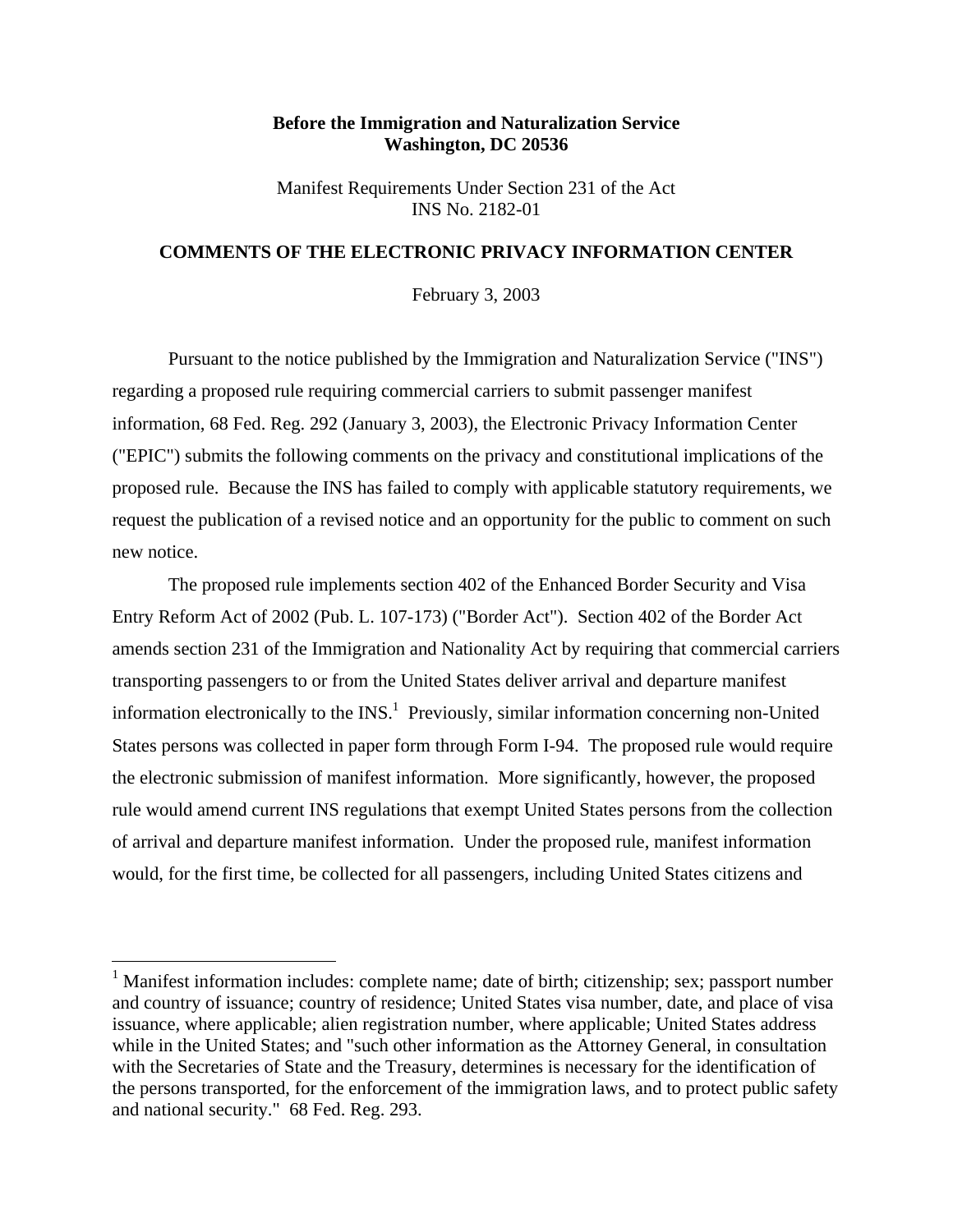lawful permanent residents. This proposed change raises significant issues under both the Privacy Act, 5 U.S.C. § 552a, and the Constitution.

#### INS Failure to Comply with the Privacy Act

The Privacy Act applies to an agency's creation and maintenance of a "system of records," which is defined as a group of records under the control of an agency "from which information is retrieved by the name of the individual or by some identifying number, symbol, or other identifying particular assigned to the individual." 5 U.S.C. § 552a(a)(5). A "record" is any item or collection of information about an individual which is maintained by an agency and which contains that individual's name or other identifying particular. 5 U.S.C. § 552a(a)(4); *see also White v. Civil Service Comm'n*, 589 F.2d 713 (D.C. Cir. 1978). Significantly (in light of the proposed rule's extension of manifest information requirements to United States persons), the Act defines "individual" as "a citizen of the United States or an alien lawfully admitted for permanent residence." 5 U.S.C. § 552a(a)(2).

When an agency seeks to create and maintain a system of records, as the INS does here, the Privacy Act imposes certain requirements that must be met. A fundamental requirement is that an agency must inform an individual from whom it proposes to collect information of its statutory authority; whether response is voluntary or mandatory; the principal purposes and routine uses of the information; and the effects of refusal to provide it. 5 U.S.C. § 552a(e)(3). The Act further provides that an agency is to maintain in its records only such information about an individual as is relevant and necessary to accomplish a purpose of the agency required to be accomplished by statute or by executive order of the President. 5 U.S.C. § 552a(e)(1). The proposed rule addresses none of these issues and is thus clearly deficient under the Privacy Act.

An agency must also publish, at least annually in the Federal Register, notice of the existence of each system of records it maintains, as well as information about that system including the name and location; the categories of records and sources of records in it; the routine uses of the information; and the procedures by which access and correction can be requested. 5 U.S.C. § 552a(e)(4). We are unaware of any notice being published by the INS that meets these requirements with respect to the proposed expansion of the manifest information requirements to include United States persons, as the Privacy Act clearly requires.

2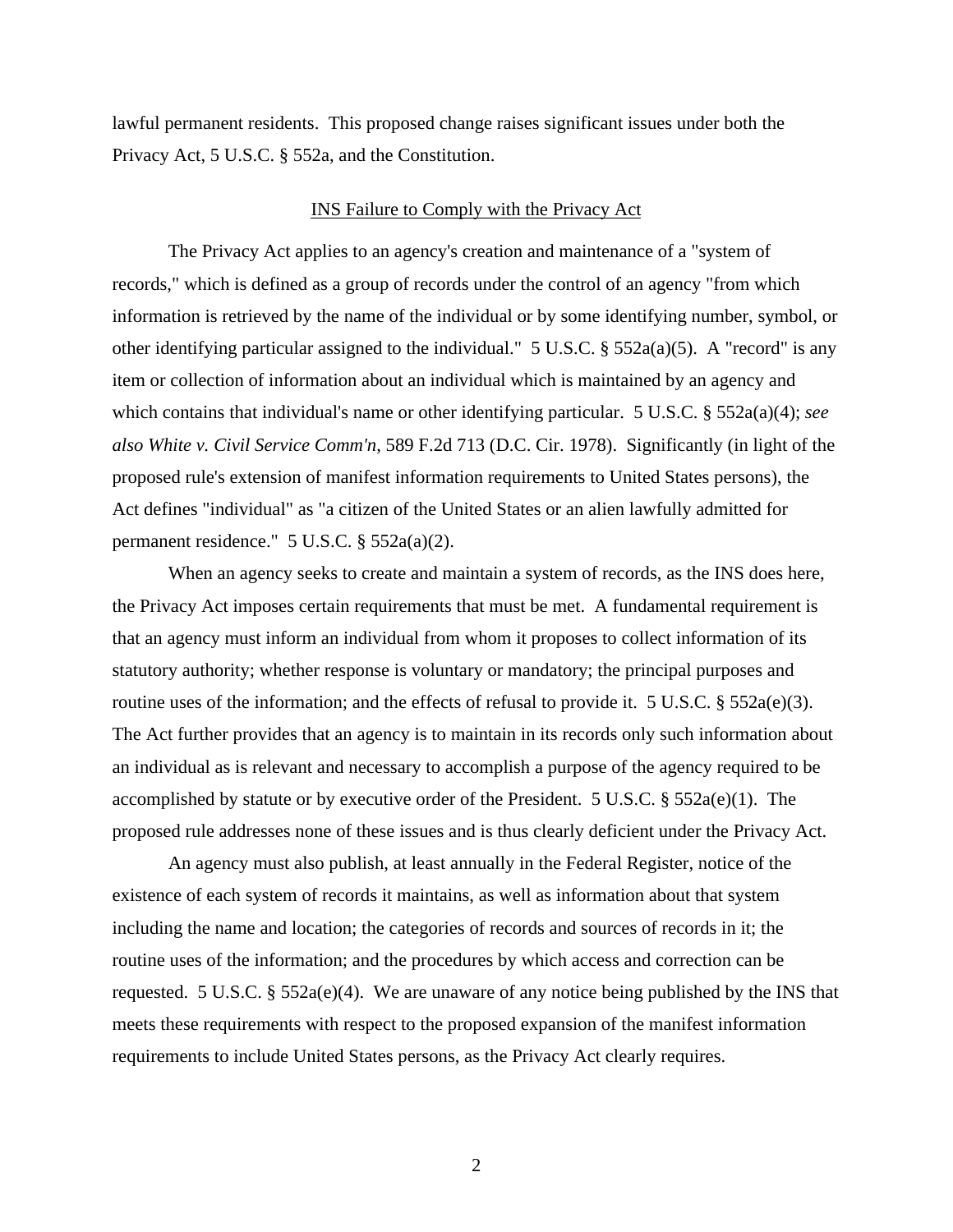Given the failure of the INS to publish information concerning the purpose and use of the manifest information it seeks to collect concerning United States persons, as it is legally required to do, EPIC and other commenters are currently unable to submit comprehensive comments on the proposed rule. We therefore request that the INS publish an amended notice that complies with the Act's requirements and provide the public with an opportunity to submit comments on that amended notice. We expressly reserve our right to supplement these comments once the INS has provided the legally required information that will facilitate informed comments on the Privacy Act implications of the proposed rule.

While we believe that the INS has not yet provided adequate information to permit an evaluation of the proposed rule's legality, we note initially that the proposed collection of detailed travel information concerning United States persons clearly raises serious questions under subsection (e)(7) of the Act. The subsection provides that an agency shall "maintain no record describing how any individual exercises rights guaranteed by the First Amendment, unless expressly authorized by statute or by the individual about whom the record is maintained or unless pertinent to and within the scope of an authorized law enforcement activity." 5 U.S.C. §  $552a(e)(7)$ .<sup>2</sup> Government collection of information detailing the international travel of United States persons would appear to fun afoul of that prohibition and would, as we discuss below, raise additional constitutional issues.

## Impact on Constitutionally-Protected Rights

The Supreme Court has long recognized that there is a constitutional right to travel internationally. The right to travel is "not a mere conditional liberty subject to regulation and control under conventional due process or equal protection standards . . .," but "a virtually unconditional personal right." *Shapiro v. Thompson*, 394 U.S. 618, 642-643 (1969); *see also Aptheker v. Secretary of State*, 378 U.S. 500, 505 (1964); *Kent v. Dulles*, 357 U.S. 116, 126 (1958) ("Travel abroad, like travel within the country, may be necessary for a livelihood. It may be as close to the heart of the individual as the choice of what he eats, or wears, or reads. Freedom of movement is basic to our scheme of values."). The INS has failed to explain its

l

<sup>&</sup>lt;sup>2</sup> It has been held that subsection (e)(7) applies to a "record" even if it is not incorporated in a "system of records." *Clarkson v. IRS*, 678 F.2d 1368, 1374-77 (11th Cir. 1982); *Albright v. United States,* 631 F.2d 915, 918-20 (D.C. Cir. 1980).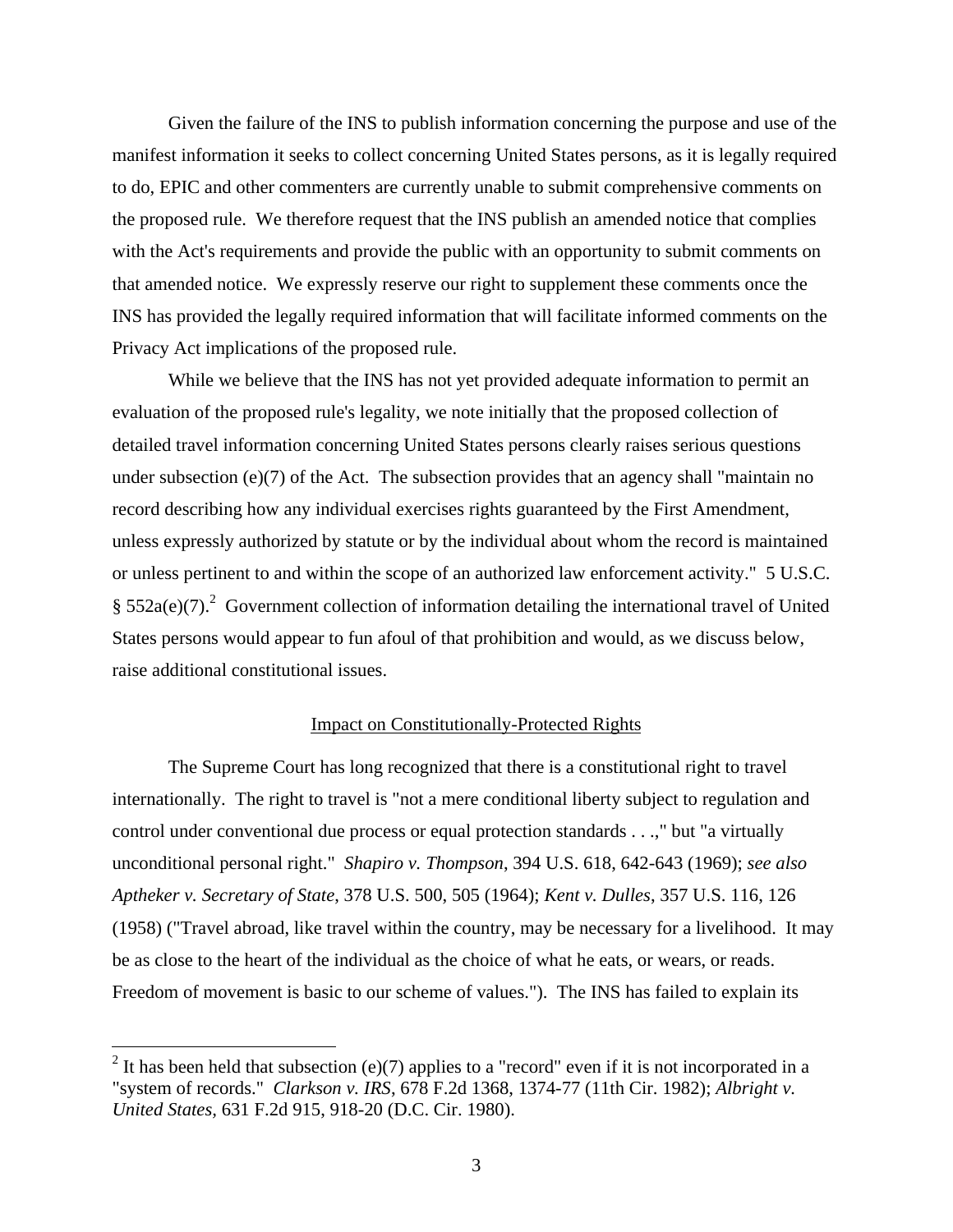rationale for collecting information about the international travel of citizens, thus raising questions as to the legitimacy of the burden such collection would impose on the exercise of this constitutionally-protected right.

It would, for instance, be constitutionally suspect for the INS (and the government generally) to collect travel data for the purpose of determining or monitoring the associations of citizens. Manifest information clearly can be used for such purposes; the INS acknowledges, for instance, that it seeks to "analyze the patterns and associations of alien smugglers on a real-time basis." 68 Fed. Reg. at 300. A governmental desire to track individuals' movements, and its attempt to do so through a blanket provision that collects and archives travel information from all travelers, would clearly violate the right to associate anonymously, a right that would be burdened by a government program specifically designed to monitor associations.

The Supreme Court has long recognized a right to associate anonymously. *NAACP v. Alabama ex rel. Patterson*, 357 U.S. 449, 460 (1958) ("Effective advocacy of both public and private points of view, particularly controversial ones, is undeniably enhanced by group association, as this Court has more than once recognized by remarking upon the close nexus between the freedoms of speech and assembly."). *See also Shelton v. Tucker*, 364 U.S. 479, 485 (1960). To the extent that the proposed collection of personally identifying information would enhance the government's ability to track the movements and associations of United States persons, it would clearly implicate individuals' right to travel internationally and to associate anonymously.

#### Conclusion

For the foregoing reasons, we submit that the INS is required to publish an amended notice of its proposed rulemaking, expressly addressing the matters that the Privacy Act mandates. Compliance with the Act's requirements is particularly critical here, where the agency proposes an unprecedented practice of collecting and maintaining detailed information about the international travel of United States citizens absent particularized suspicion. Upon publication of a revised notice, EPIC and the public at large should be provided an opportunity to submit additional comments addressing the Privacy Act and constitutional implications of the proposed INS action.

4